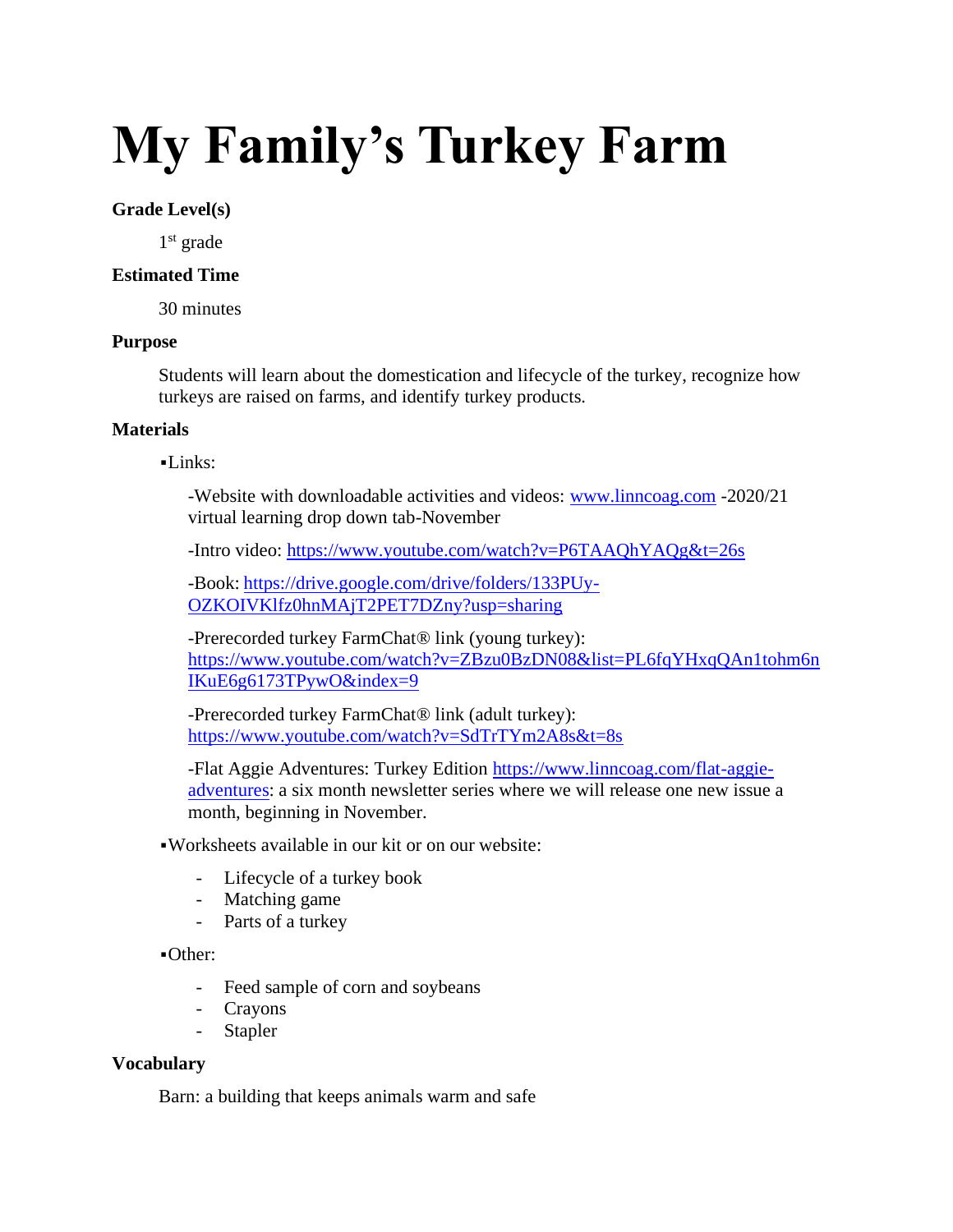Farmer: someone who takes care of plants and animals Flock: group of turkeys Hen: female turkey Tom: male turkey Poult: baby turkey Snood: the red skin on top of a turkey's beak Wattle: the colored skin on the neck of a turkey

## **Interest Approach – Engagement**

Ask the students if they have ever eaten turkey. If so, when? Was it on a sandwich, or cooked like at Thanksgiving? Ask students what they know about turkeys.

# **Background - Agricultural Connections**

Many turkey farmers raise turkeys on a contract, meaning turkeys will arrive to their farm and they will be paid to raise the turkeys until they are ready to be harvested. This is like many pig and chicken farms. Turkeys are often raised indoors to help keep them comfortable and safe. Turkeys are not raised in cages; they have a large barn to run in. In photos, the buildings can look crowded, but this is largely because turkeys are social and curious creatures. They like to bunch together and come towards people. Most of the time, there is plenty of unused space elsewhere in the barn. Turkeys raised for meat usually have white feathers, not brown. The pigment on the brown feathers leaves little specks on the skin. It makes no difference as far as quality, but consumers prefer not to see that during Thanksgiving time. White breeds also have more breast meat, which consumers enjoy. Like many animals, turkeys eat corn and soybeans. These two crops are grown a lot in Iowa, making it relatively cheap to feed animals here.

# **Procedures**

- 1. Read or listen to the book My Family's Turkey Farm as a class.
	- Pause throughout the reading to ask questions. Help students understand what they are reading about and check for comprehension.
	- Ask the students to pay close attention to the lifecycle stage and how farmers care for the turkey.
- 2. Watch the instructional Intro video on website (only for those who have opt out of zoom presentation).
	- I will review the lifecycle stages of turkey and what turkeys eat.
- 3. Distribute lifecycle book
	- Ask the students to color the pictures in their lifecycle book. Remind the students to color realistically.
	- Ask the students to put the lifecycle in order from egg to adult turkey
	- Staple the student's book once you have double checked the stages.
	- Review lifecycle as a class.
- 4. Optional activities:
	- Parts of a turkey
	- Turkey matching game
	- Flat Aggie Adventures newsletter series